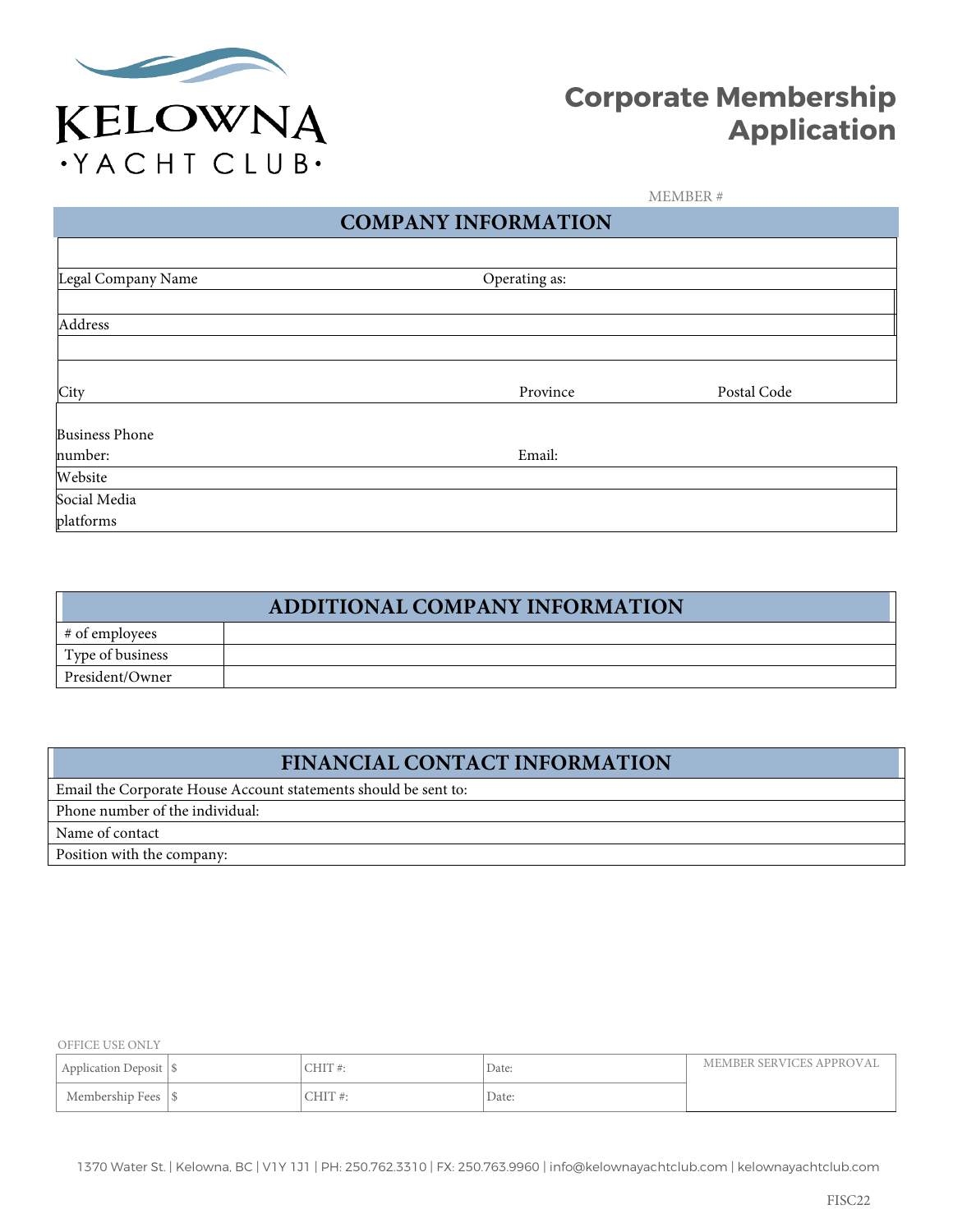### **CORPORATE MEMBERSHIP**

**Bylaw h**. This class of Member is an organization that shall:

- **i.** be eligible to hold moorage (maximum one slip) in accordance with Regulations;
- ii. be entitled to all Clubhouse privileges, including eligibility to use a House Account;
- **iii.** not be entitled to hold office or vote at any General Meeting of the Club, however, may attend as an observer with no stated opinion;
- **iv.** have up to three (3) designees who are either an employee, Partner, Director, or Officer designated within the organization as the named Members to use the Clubhouse and have signing authority on a corporate House Account. Designees accept personal liability for any and all charges incurred, as prescribed by Club Policies;
- **v.** appoint one of the designees as the "Primary Member" who agrees to receive and respond to all communications from the Club;
- **vi.** have spousal privileges for each named designate except that spouses do not have signing authority on the corporate House Account;
- **vii.** pay an Initiation Fee and Annual Member Dues and all other fees, assessments, or debts as required by Club Policies; and
- **viii.** be responsible and accountable for the actions of their guests.

The Primary Member shall be responsible and accountable for the actions of all corporate designees, spouses, and their guests and can only be changed by delivery of written notification as required by Club Policies. Any Corporate Member designee who wishes to upgrade to Regular Member status must apply for approval to do so and, if accepted, must pay such Initiation Fee as prescribed by Club Policies.

#### **FEE SCHEDULE**

*Fees and services may change without notice. Annual membership expenses consist of dues, fees, and assessments. For applications approved following November 30th, select annual expenses are subject to prorated pricing for the first fiscal year of membership.*

Membership years run November 1 to October 31 and is automatically renewed. *(posted rates will apply)* **\_\_\_\_\_\_\_\_\_\_\_\_\_\_\_\_** *Primary Initial*

Annual Prepaid Minimum Spend will expire annually on October 31st. **\_\_\_\_\_\_\_\_\_\_\_\_\_\_\_\_** *Primary Initial*

#### **ANNUAL MEMBERSHIP EXPENSES**

**\$ 2,731.00 + applicable tax (***Includes \$1,500 prepaid minimum spend)*

#### **ONE TIME FEES**

Application Deposit | **\$3,750.00** + GST Initiation Fee *(one-time fee)* | **\$15,000.00** + GST

| DUES/FEES PAYMENT OPTIONS                                                                   |                                                               |  |  |
|---------------------------------------------------------------------------------------------|---------------------------------------------------------------|--|--|
| You have the option to pay monthly or annually. Please select your payment schedule option. |                                                               |  |  |
|                                                                                             |                                                               |  |  |
| $\vert$ Monthly (Pre-authorized debit <i>or</i> pre-Authorized credit required –            | Annually (Pre-authorized debit agreement optional. Appendix A |  |  |
| Appendix A or B)                                                                            | only)                                                         |  |  |

#### **MOORAGE**

Application for moorage is separate from this membership application. Once approved for membership, if you are interested in moorage, please complete the Wait List application located on our website. Once you apply, a \$250 moorage waitlist deposit will be charged to your House Account.

 **\_\_\_\_\_\_\_\_\_\_\_\_\_\_\_\_** *Primary Initial*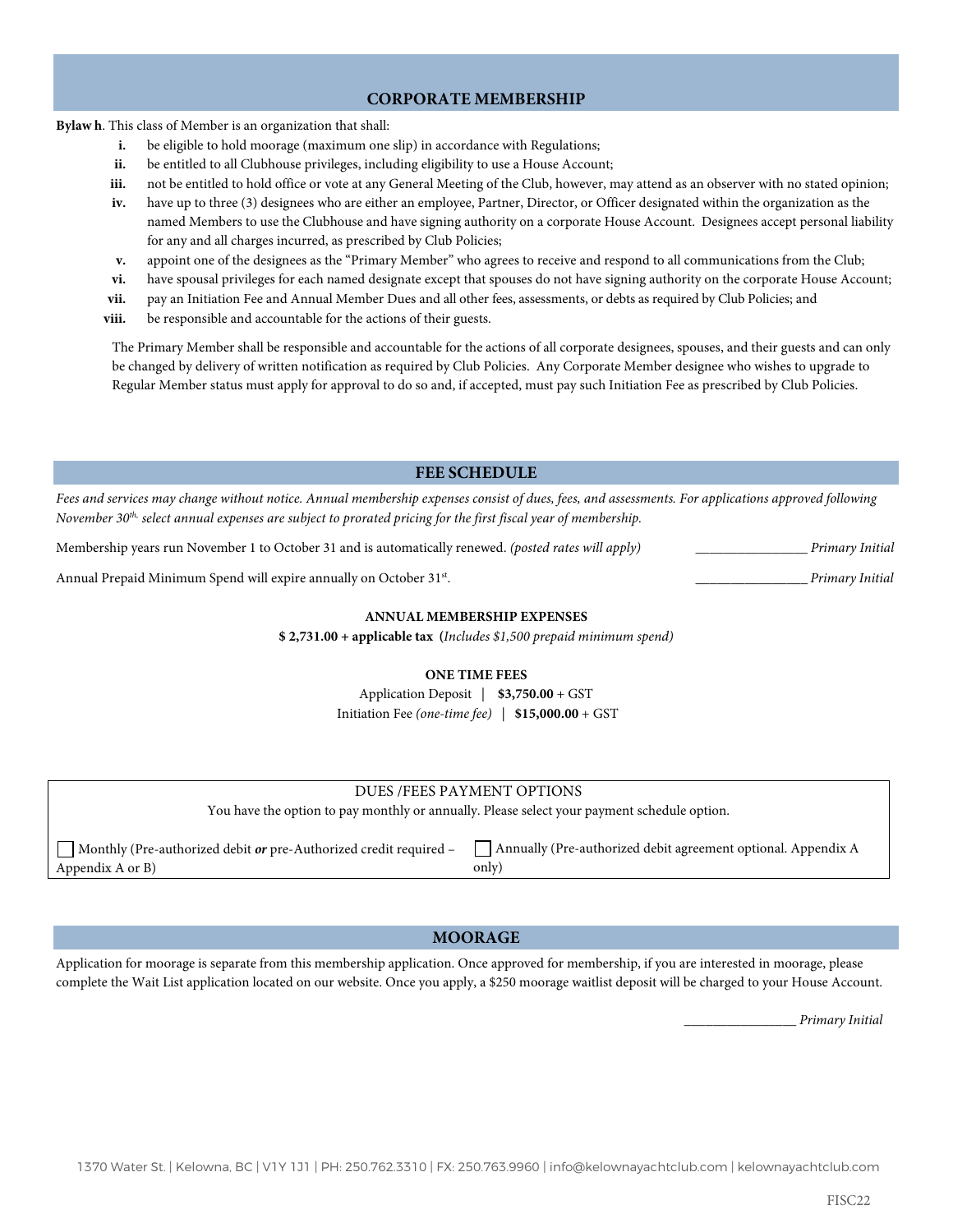## **PRIMARY - A DESIGNEE**

I, the Primary Member, will be the main contact and decision-maker for all financial information and any membership or moorage adjustments.

| Last Name                                                                                                                                                            | First Name            |          |                                                              |  |
|----------------------------------------------------------------------------------------------------------------------------------------------------------------------|-----------------------|----------|--------------------------------------------------------------|--|
| Date of Birth (mm/dd/year)                                                                                                                                           | <b>Marital Status</b> |          |                                                              |  |
| Address                                                                                                                                                              |                       |          |                                                              |  |
| City                                                                                                                                                                 |                       | Province | Postal Code                                                  |  |
| Position within the applying company                                                                                                                                 |                       |          |                                                              |  |
|                                                                                                                                                                      |                       | Email:   |                                                              |  |
| Home Phone:<br><u> 1980 - Johann Barn, mars ann an t-Amhain an t-Amhain an t-Amhain an t-Amhain an t-Amhain an t-Amhain an t-Amh</u>                                 |                       |          |                                                              |  |
| <b>Business Phone:</b>                                                                                                                                               |                       |          |                                                              |  |
| Yes, I would like to volunteer for Club functions<br>Yes, I would like info on company advertisement and sponsorship at the Club                                     |                       |          | Yes, I agree my photo(s) can be published in Club promotions |  |
| □ Yes, I have a Spouse as defined by the BC Family Law Act that I would like to extend membership, privileges, and duties to in accordance with the<br>Club's Bylaws |                       |          |                                                              |  |
|                                                                                                                                                                      |                       |          |                                                              |  |

 I understand that only those who are officially listed on this membership have use of the Club's amenities including, (but not limited to) the Member Lounge, access to the marina, and membership key cards, and only the A, B, and C designees have use of the House Account and prepaid minimum spend,

## **SPOUSE – X DESIGNEE**

| Last Name                                                                                                                                                 | <b>First Name</b>                                 |  |
|-----------------------------------------------------------------------------------------------------------------------------------------------------------|---------------------------------------------------|--|
| Date of Birth (mm/dd/year)                                                                                                                                | Company/Employer                                  |  |
| Cell Phone:                                                                                                                                               | Email:                                            |  |
| Home Phone:                                                                                                                                               |                                                   |  |
| <b>Business Phone:</b>                                                                                                                                    |                                                   |  |
| Yes, I agree my photo(s) can be published in Club promotions<br>Yes, I would like info on company advertisement and sponsorship at the<br>$\perp$<br>Club | Yes, I would like to volunteer for Club functions |  |
|                                                                                                                                                           | <b>ADDITIONAL INFORMATION</b>                     |  |
| Is there additional information you would like to provide to assist in reviewing your application for membership at the Club?                             |                                                   |  |

\_\_\_\_\_\_\_\_\_\_\_\_\_\_\_\_\_\_\_\_\_\_\_\_\_\_\_\_\_\_\_\_\_\_\_\_\_\_\_\_\_\_\_\_\_\_\_\_\_\_\_\_\_\_\_\_\_\_\_\_\_\_\_\_\_\_\_\_\_\_\_\_\_\_\_\_\_\_\_\_\_\_\_\_\_\_\_\_\_\_\_\_\_\_\_\_\_\_\_\_\_\_\_\_\_\_\_\_\_\_\_\_\_ \_\_\_\_\_\_\_\_\_\_\_\_\_\_\_\_\_\_\_\_\_\_\_\_\_\_\_\_\_\_\_\_\_\_\_\_\_\_\_\_\_\_\_\_\_\_\_\_\_\_\_\_\_\_\_\_\_\_\_\_\_\_\_\_\_\_\_\_\_\_\_\_\_\_\_\_\_\_\_\_\_\_\_\_\_\_\_\_\_\_\_\_\_\_\_\_\_\_\_\_\_\_\_\_\_\_\_\_\_\_\_\_\_ \_\_\_\_\_\_\_\_\_\_\_\_\_\_\_\_\_\_\_\_\_\_\_\_\_\_\_\_\_\_\_\_\_\_\_\_\_\_\_\_\_\_\_\_\_\_\_\_\_\_\_\_\_\_\_\_\_\_\_\_\_\_\_\_\_\_\_\_\_\_\_\_\_\_\_\_\_\_\_\_\_\_\_\_\_\_\_\_\_\_\_\_\_\_\_\_\_\_\_\_\_\_\_\_\_\_\_\_\_\_\_\_\_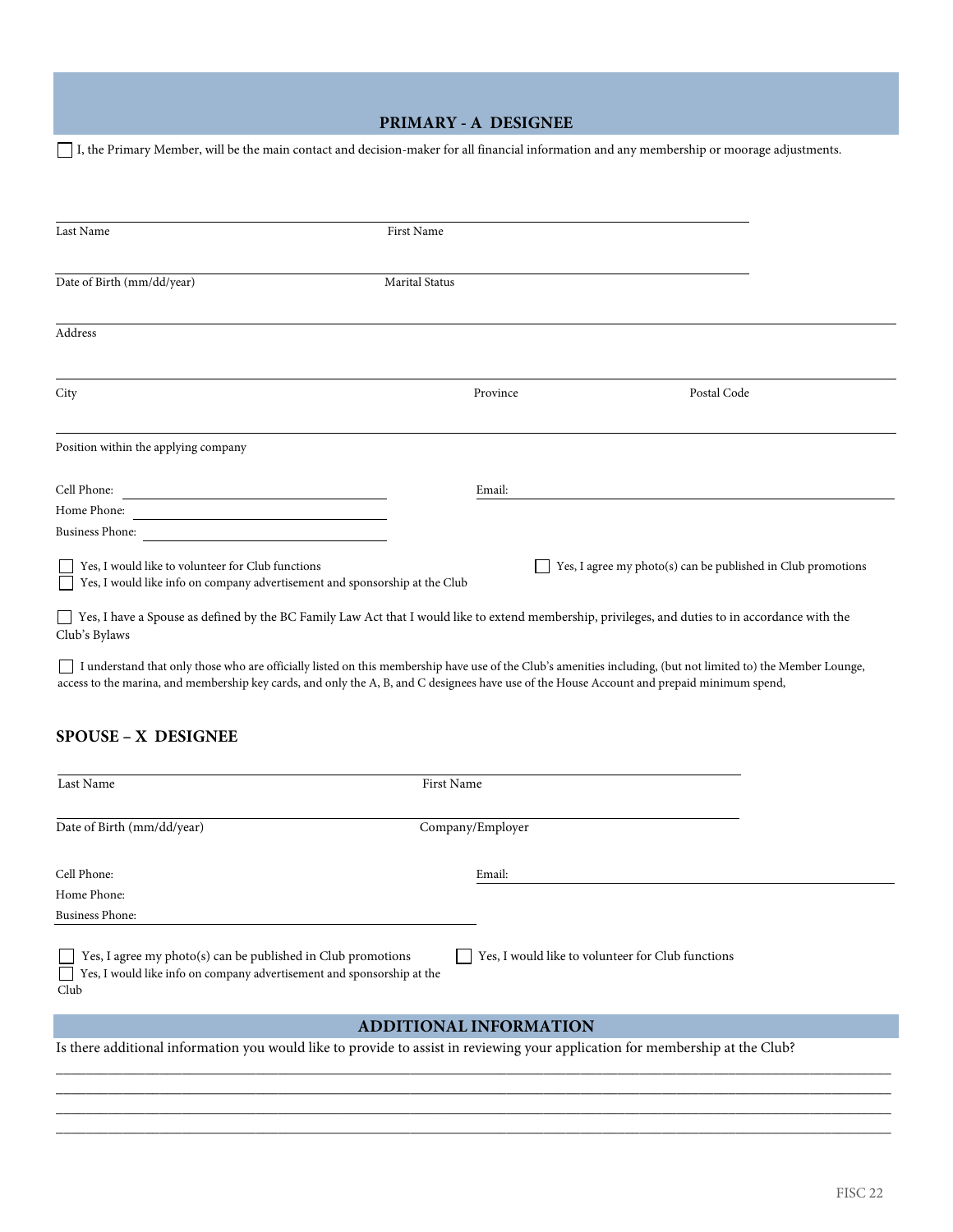## **B DESIGNEE**

| Last Name                                                                                                                                                                                                                                                                                                    | First Name     |                                                                |  |
|--------------------------------------------------------------------------------------------------------------------------------------------------------------------------------------------------------------------------------------------------------------------------------------------------------------|----------------|----------------------------------------------------------------|--|
| Date of Birth (mm/dd/year)                                                                                                                                                                                                                                                                                   | Marital Status |                                                                |  |
| Address                                                                                                                                                                                                                                                                                                      |                |                                                                |  |
| City                                                                                                                                                                                                                                                                                                         | Province       | Postal Code                                                    |  |
| Position within the applying company                                                                                                                                                                                                                                                                         |                |                                                                |  |
| Cell Phone:<br><u> 1989 - Andrea State Barbara, amerikan per</u><br>Home Phone:<br><b>Business Phone:</b>                                                                                                                                                                                                    | Email:         |                                                                |  |
| Yes, I would like to volunteer for Club functions<br>Yes, I would like info on company advertisement and sponsorship at the Club                                                                                                                                                                             |                | Yes, I agree my $photo(s)$ can be published in Club promotions |  |
| □ Yes, I have a Spouse as defined by the BC Family Law Act that I would like to extend membership, privileges, and duties to in accordance with the<br>Club's Bylaws                                                                                                                                         |                |                                                                |  |
| I understand that only those who are officially listed on this membership have use of the Club's amenities including, (but not limited to) the Member Lounge,<br>access to the marina, and membership key cards, and only the A, B, and C designees have use of the House Account and prepaid minimum spend, |                |                                                                |  |
| <b>SPOUSE – Y DESIGNEE</b>                                                                                                                                                                                                                                                                                   |                |                                                                |  |

| Last Name                                                                                                                                      | <b>First Name</b>                                 |
|------------------------------------------------------------------------------------------------------------------------------------------------|---------------------------------------------------|
| Date of Birth (mm/dd/year)                                                                                                                     | Company/Employer                                  |
| Cell Phone:<br>Home Phone:                                                                                                                     | Email:                                            |
| <b>Business Phone:</b>                                                                                                                         |                                                   |
| Yes, I agree my photo(s) can be published in Club promotions<br>Yes, I would like info on company advertisement and sponsorship at the<br>Club | Yes, I would like to volunteer for Club functions |
|                                                                                                                                                |                                                   |

### **ADDITIONAL INFORMATION**

\_\_\_\_\_\_\_\_\_\_\_\_\_\_\_\_\_\_\_\_\_\_\_\_\_\_\_\_\_\_\_\_\_\_\_\_\_\_\_\_\_\_\_\_\_\_\_\_\_\_\_\_\_\_\_\_\_\_\_\_\_\_\_\_\_\_\_\_\_\_\_\_\_\_\_\_\_\_\_\_\_\_\_\_\_\_\_\_\_\_\_\_\_\_\_\_\_\_\_\_\_\_\_\_\_\_\_\_\_\_\_\_\_ \_\_\_\_\_\_\_\_\_\_\_\_\_\_\_\_\_\_\_\_\_\_\_\_\_\_\_\_\_\_\_\_\_\_\_\_\_\_\_\_\_\_\_\_\_\_\_\_\_\_\_\_\_\_\_\_\_\_\_\_\_\_\_\_\_\_\_\_\_\_\_\_\_\_\_\_\_\_\_\_\_\_\_\_\_\_\_\_\_\_\_\_\_\_\_\_\_\_\_\_\_\_\_\_\_\_\_\_\_\_\_\_\_ \_\_\_\_\_\_\_\_\_\_\_\_\_\_\_\_\_\_\_\_\_\_\_\_\_\_\_\_\_\_\_\_\_\_\_\_\_\_\_\_\_\_\_\_\_\_\_\_\_\_\_\_\_\_\_\_\_\_\_\_\_\_\_\_\_\_\_\_\_\_\_\_\_\_\_\_\_\_\_\_\_\_\_\_\_\_\_\_\_\_\_\_\_\_\_\_\_\_\_\_\_\_\_\_\_\_\_\_\_\_\_\_\_ \_\_\_\_\_\_\_\_\_\_\_\_\_\_\_\_\_\_\_\_\_\_\_\_\_\_\_\_\_\_\_\_\_\_\_\_\_\_\_\_\_\_\_\_\_\_\_\_\_\_\_\_\_\_\_\_\_\_\_\_\_\_\_\_\_\_\_\_\_\_\_\_\_\_\_\_\_\_\_\_\_\_\_\_\_\_\_\_\_\_\_\_\_\_\_\_\_\_\_\_\_\_\_\_\_\_\_\_\_\_\_\_\_

Is there additional information you would like to provide to assist in reviewing your application for membership at the Club?

I.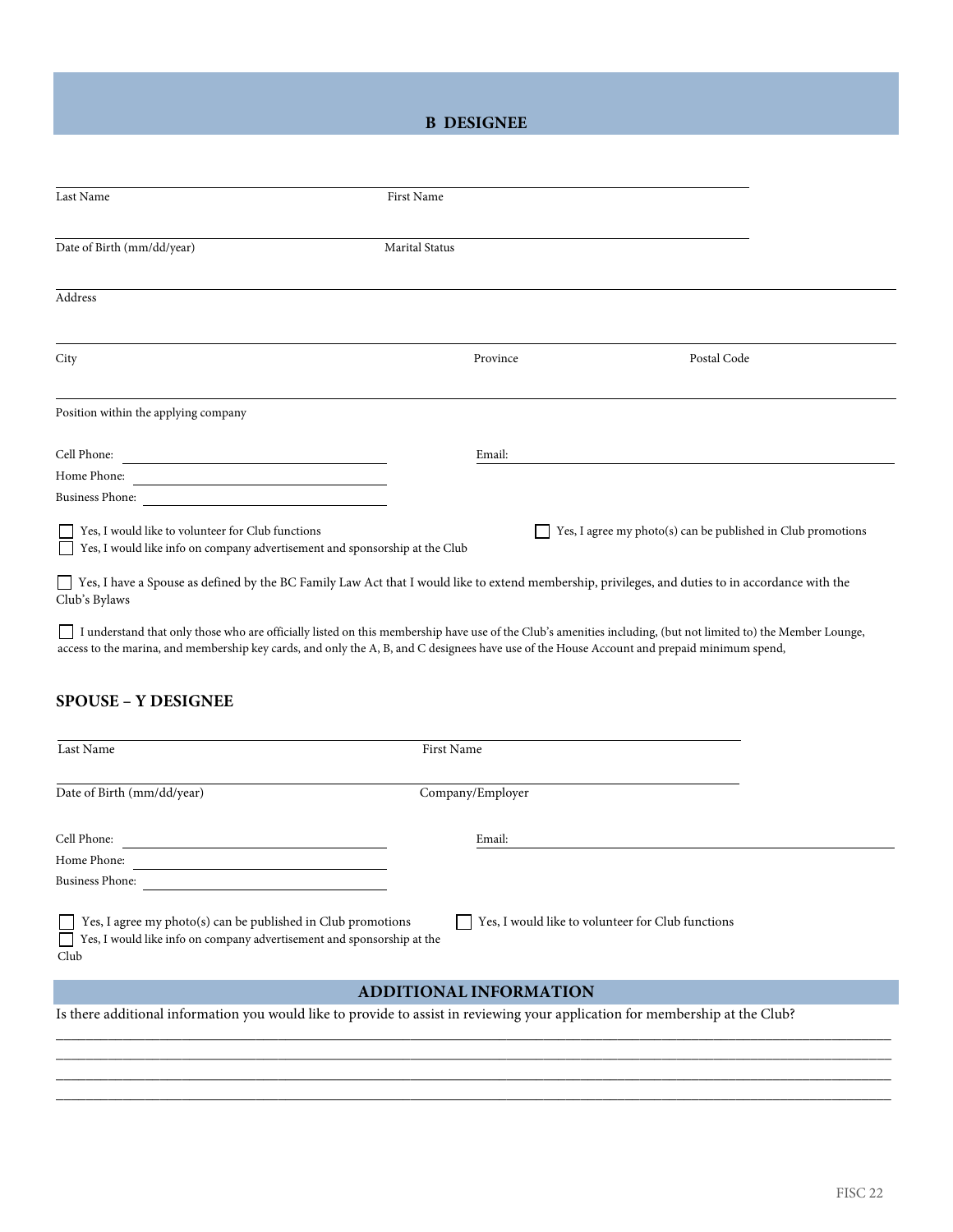## **C DESIGNEE**

| Last Name                                                                                                                                                                                                                                                                                                    | <b>First Name</b>     |                                                              |             |  |
|--------------------------------------------------------------------------------------------------------------------------------------------------------------------------------------------------------------------------------------------------------------------------------------------------------------|-----------------------|--------------------------------------------------------------|-------------|--|
| Date of Birth (mm/dd/year)                                                                                                                                                                                                                                                                                   | <b>Marital Status</b> |                                                              |             |  |
| Address                                                                                                                                                                                                                                                                                                      |                       |                                                              |             |  |
| City                                                                                                                                                                                                                                                                                                         | Province              |                                                              | Postal Code |  |
| Position within the applying company                                                                                                                                                                                                                                                                         |                       |                                                              |             |  |
| Cell Phone:                                                                                                                                                                                                                                                                                                  | Email:                |                                                              |             |  |
|                                                                                                                                                                                                                                                                                                              |                       |                                                              |             |  |
| Business Phone:                                                                                                                                                                                                                                                                                              |                       |                                                              |             |  |
| Yes, I would like to volunteer for Club functions<br>Yes, I would like info on company advertisement and sponsorship at the Club                                                                                                                                                                             |                       | Yes, I agree my photo(s) can be published in Club promotions |             |  |
| □ Yes, I have a Spouse as defined by the BC Family Law Act that I would like to extend membership privileges, and duties to in accordance with the<br>Club's Bylaws                                                                                                                                          |                       |                                                              |             |  |
| I understand that only those who are officially listed on this membership have use of the Club's amenities including, (but not limited to) the Member Lounge,<br>access to the marina, and membership key cards, and only the A, B, and C designees have use of the House Account and prepaid minimum spend, |                       |                                                              |             |  |
| <b>SPOUSE - Z DESIGNEE</b>                                                                                                                                                                                                                                                                                   |                       |                                                              |             |  |

| Last Name                                                                                                                                                                                           | First Name       |  |  |
|-----------------------------------------------------------------------------------------------------------------------------------------------------------------------------------------------------|------------------|--|--|
| Date of Birth (mm/dd/year)                                                                                                                                                                          | Company/Employer |  |  |
| Cell Phone:                                                                                                                                                                                         | Email:           |  |  |
| Home Phone:                                                                                                                                                                                         |                  |  |  |
| <b>Business Phone:</b>                                                                                                                                                                              |                  |  |  |
| Yes, I would like to volunteer for Club functions<br>Yes, I agree my photo(s) can be published in Club promotions<br>Yes, I would like info on company advertisement and sponsorship at the<br>Club |                  |  |  |
| <b>ADDITIONAL INFORMATION</b>                                                                                                                                                                       |                  |  |  |

\_\_\_\_\_\_\_\_\_\_\_\_\_\_\_\_\_\_\_\_\_\_\_\_\_\_\_\_\_\_\_\_\_\_\_\_\_\_\_\_\_\_\_\_\_\_\_\_\_\_\_\_\_\_\_\_\_\_\_\_\_\_\_\_\_\_\_\_\_\_\_\_\_\_\_\_\_\_\_\_\_\_\_\_\_\_\_\_\_\_\_\_\_\_\_\_\_\_\_\_\_\_\_\_\_\_\_\_\_\_\_\_\_ \_\_\_\_\_\_\_\_\_\_\_\_\_\_\_\_\_\_\_\_\_\_\_\_\_\_\_\_\_\_\_\_\_\_\_\_\_\_\_\_\_\_\_\_\_\_\_\_\_\_\_\_\_\_\_\_\_\_\_\_\_\_\_\_\_\_\_\_\_\_\_\_\_\_\_\_\_\_\_\_\_\_\_\_\_\_\_\_\_\_\_\_\_\_\_\_\_\_\_\_\_\_\_\_\_\_\_\_\_\_\_\_\_ \_\_\_\_\_\_\_\_\_\_\_\_\_\_\_\_\_\_\_\_\_\_\_\_\_\_\_\_\_\_\_\_\_\_\_\_\_\_\_\_\_\_\_\_\_\_\_\_\_\_\_\_\_\_\_\_\_\_\_\_\_\_\_\_\_\_\_\_\_\_\_\_\_\_\_\_\_\_\_\_\_\_\_\_\_\_\_\_\_\_\_\_\_\_\_\_\_\_\_\_\_\_\_\_\_\_\_\_\_\_\_\_\_ \_\_\_\_\_\_\_\_\_\_\_\_\_\_\_\_\_\_\_\_\_\_\_\_\_\_\_\_\_\_\_\_\_\_\_\_\_\_\_\_\_\_\_\_\_\_\_\_\_\_\_\_\_\_\_\_\_\_\_\_\_\_\_\_\_\_\_\_\_\_\_\_\_\_\_\_\_\_\_\_\_\_\_\_\_\_\_\_\_\_\_\_\_\_\_\_\_\_\_\_\_\_\_\_\_\_\_\_\_\_\_\_\_

#### Is there additional information you would like to provide to assist in reviewing your application for membership at the Club?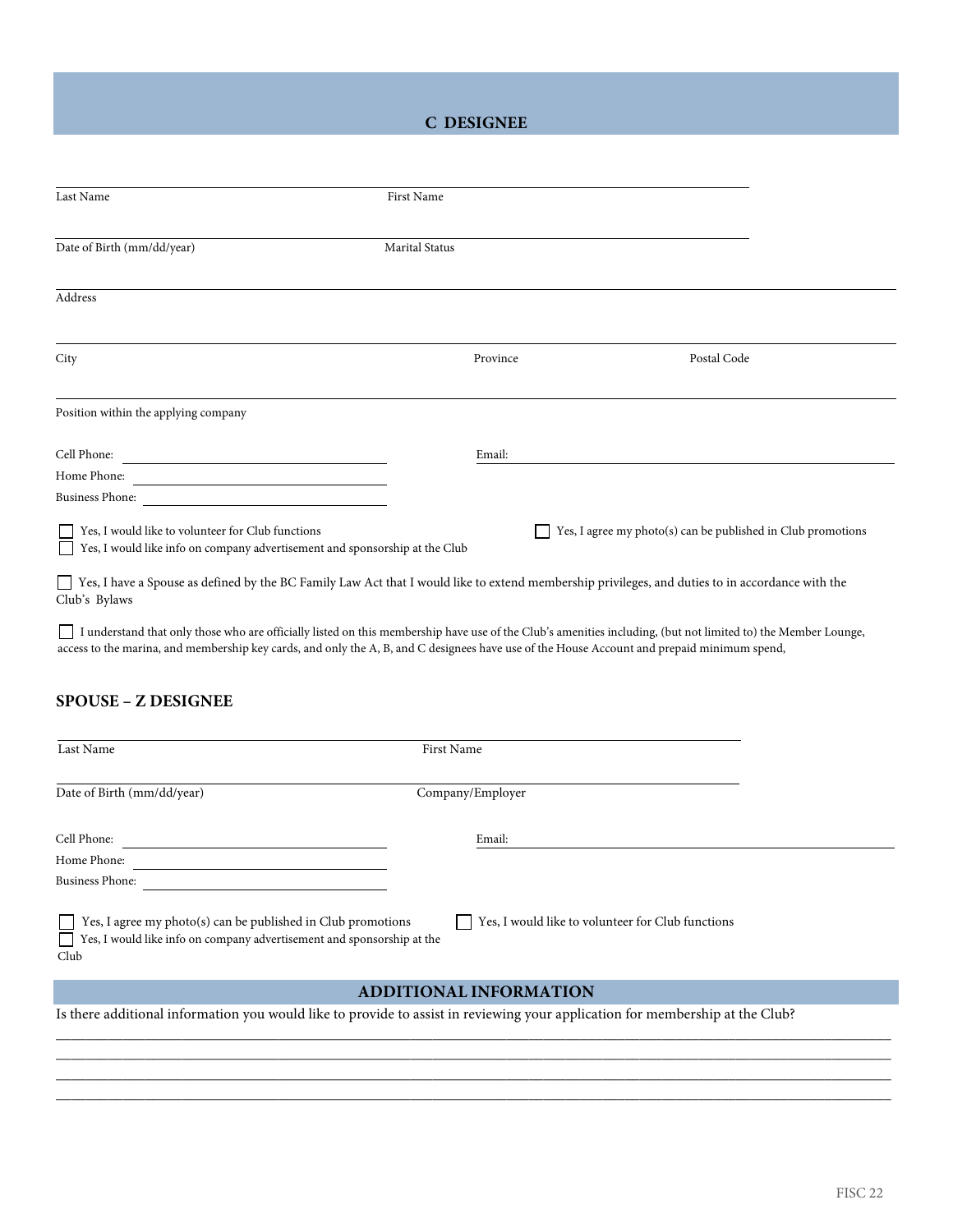### **SIGNATURES**

As a Corporate Member of the Kelowna Yacht Club, you agree upon acceptance of membership to be governed by the Kelowna Yacht Club Bylaws, policies, and regulations of the Club as set forth by the membership and Board of Directors and declare all particulars shown are correct.

| Signature of Primary A Designee | Signature of Spouse X Designee |  |
|---------------------------------|--------------------------------|--|
| Signature of B Designee         | Signature of Spouse Y Designee |  |
| Signature of C Designee         | Signature of Spouse Z Designee |  |

### **SPONSORS**

**Bylaw 4. Applications for Membership.** Any person may apply to the Board for any of one of the aforementioned Membership categories using the written form prescribed by Regulation. All applicants for Membership, including each named designee in a Corporate Membership application, shall be proposed and seconded by two (2) Members in good standing or otherwise vetted in accordance with Club Policies and shall be accompanied by such non-refundable deposits prescribed by Club Policies. The Board shall then consider such applications for Membership at its next regularly scheduled meeting or through an electronic vote and the decision of the Board shall be final and binding. The Board shall not be bound to provide the reasons for refusing Membership; however, it may do so at its own discretion.

**By signing as a Sponsor, I am recommending the applicant as a member of the Kelowna Yacht Club.**

| PRIMARY - A DESIGNEE<br>PROPOSED BY: |             |           |  |
|--------------------------------------|-------------|-----------|--|
| Sponsor Name                         | Member $\#$ | Signature |  |
| SECONDED BY:                         |             |           |  |
| Sponsor Name                         | Member $\#$ | Signature |  |
| <b>B DESIGNEE</b><br>PROPOSED BY:    |             |           |  |
| Sponsor Name                         | Member $\#$ | Signature |  |
| SECONDED BY:                         |             |           |  |
| Sponsor Name                         | Member $\#$ | Signature |  |
| <b>C DESIGNEE</b><br>PROPOSED BY:    |             |           |  |
| Sponsor Name                         | Member $\#$ | Signature |  |
| SECONDED BY:                         |             |           |  |
| Sponsor Name                         | Member #    | Signature |  |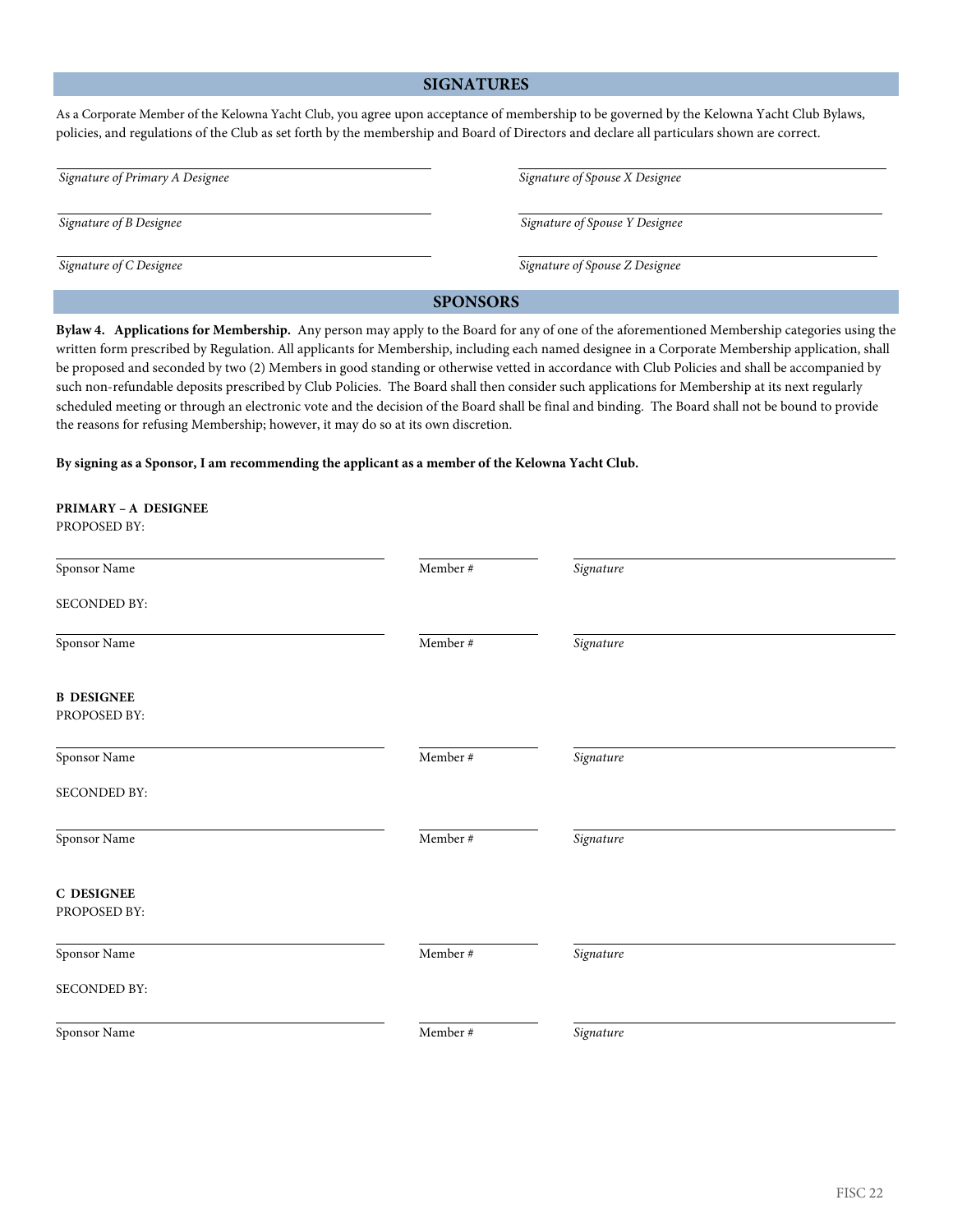

# **APPENDIX A Pre-Authorized Debit (PAD) Agreement**

MEMBER #

| <b>MEMBER</b>                                                                           |                                                                                                                                                                                                                                                                                                                                                                                                |             |
|-----------------------------------------------------------------------------------------|------------------------------------------------------------------------------------------------------------------------------------------------------------------------------------------------------------------------------------------------------------------------------------------------------------------------------------------------------------------------------------------------|-------------|
|                                                                                         |                                                                                                                                                                                                                                                                                                                                                                                                |             |
| Last Name                                                                               | First Name                                                                                                                                                                                                                                                                                                                                                                                     |             |
| <b>Address</b>                                                                          |                                                                                                                                                                                                                                                                                                                                                                                                |             |
| City                                                                                    | Province                                                                                                                                                                                                                                                                                                                                                                                       | Postal Code |
| Cell number:                                                                            | Alt. Phone Number:                                                                                                                                                                                                                                                                                                                                                                             |             |
|                                                                                         | <b>FINANCIAL INSTITUTION</b>                                                                                                                                                                                                                                                                                                                                                                   |             |
| I have attached a copy of one of the following documents from my financial institution: |                                                                                                                                                                                                                                                                                                                                                                                                |             |
| Void Cheque                                                                             | <b>Official Bank Document</b>                                                                                                                                                                                                                                                                                                                                                                  |             |
|                                                                                         | <b>PAYMENTS</b>                                                                                                                                                                                                                                                                                                                                                                                |             |
| time payments as authorized (checked):                                                  | I/We authorize Kelowna Yacht Club and the financial institution designated to begin deductions of monthly regular recurring payments and/or one-                                                                                                                                                                                                                                               |             |
|                                                                                         | Monthly Installments: withdrawal on or around 15 <sup>th</sup> and every month thereafter of the following amounts:<br>$1/12$ <sup>th</sup> of the annual membership dues, capital assessment fee and, if applicable, moorage fees on or about the 15 <sup>th</sup> of every month.<br>Any house account balance owing from the previous month(s) on or about the $15th$ of the current month. |             |

Prepaid Minimum Spend in full on November 30<sup>th</sup>.

**Annual Option**: Withdrawal of annual payments of:

- The full annual membership dues, capital assessment fee, and, if applicable, moorage fees on or about November 15<sup>th</sup>.
- Any house account balance owing from the previous month(s) on or about the 15<sup>th</sup> of the current month.
- Prepaid Minimum Spend in full on November 30<sup>th</sup>.

### **AUTHORIZATION SIGNATURES**

A Late Payment Fee of \$50.00 will be levied for rejected payments for any reason; inaccurate bank account information, NSF (non-sufficient funds); bank account closed, etc.

Two dishonored payments in one membership year (November 1st – October 31st) will result in termination of this agreement as per Club Policy.

Kelowna Yacht Club may not assign this authorization, whether directly or indirectly, by operation of law, change of control, or otherwise, without providing at least 10 days prior written notice to me/us.

This PAD agreement will remain in effect until Kelowna Yacht Club receives written notification of its change or termination at least 10 business days before the next debit is scheduled.

I/We have certain recourse rights if any debit does not comply with this agreement. To obtain a form for a Reimbursement Claim, or for more information on my recourse rights, I/we may contact my/our financial institution.

### **AUTHORIZATION**

 $\lceil$ 

| Name Account Holder  | Signature               | Date |  |
|----------------------|-------------------------|------|--|
| OFFICE USE ONLY      |                         |      |  |
| Void cheque received | Entered in Jonas System |      |  |

1370 Water St. | Kelowna, BC | V1Y 1J1 | PH: 250.762.3310 | FX: 250.763.9960 | memberaccounts@kelownayachtclub.com | kelownayachtclub.com